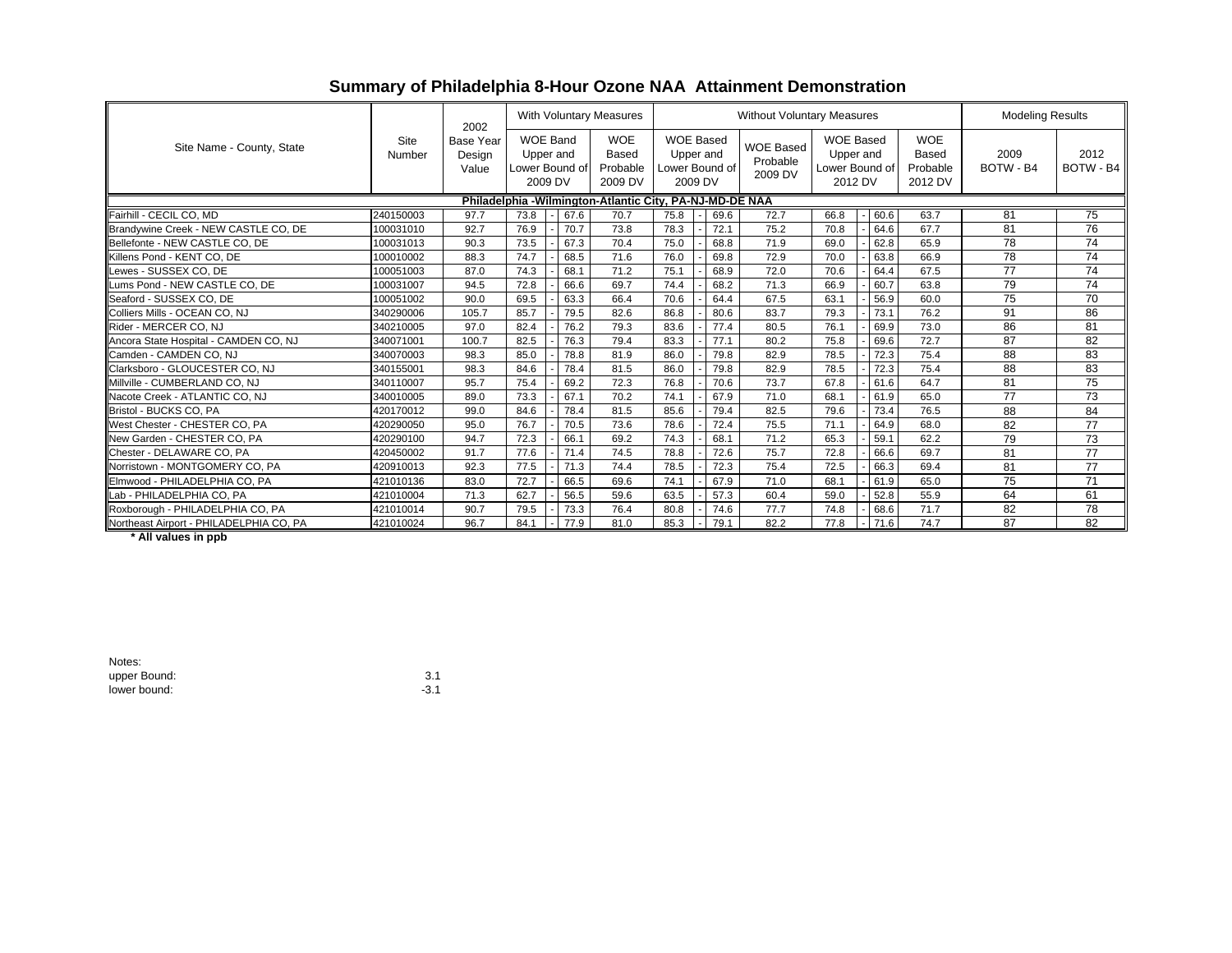#### **Explanation of calculations in the Summary of Philadelphia 8-Hour Ozone NAA Attainment Demonstration**

Maryland's Fairhill monitor was used for the sample calculations

## 1. With Voluntary Measures



Now assume an additional benefit of 1 ppb for the High Energy Demand Day (HEDD) program<sup>(1)</sup>:

 $=$  Benefit of Telecommuting  $+$  Assumed Benefit of HEDD Program  $= 2.9$  ppb  $+1$  ppb=3.9 ppb Total Voluntary **Measures** Benefit

Next take the total voluntary measures benefit and divide by 2 to be conservative:  $3.9$  ppb  $/2 = 1.95$  ppb

Next subtract the conservative total voluntary benefit from the without voluntary measures WOE based probable 2009 DV to calculate the voluntary WOE based probable 2009 DV.

| <b>Voluntary WOE</b><br><b>Based Probable</b><br>2009 DV |  | Without<br>Voluntary<br><b>Measures</b><br><b>WOE Based</b><br>Probable 2009<br>DV |  | Conservative<br>Total<br>Voluntary<br>Benefit |  | $= 72.7$ ppb $- 1.95$ ppb $= 70.7$ ppb |
|----------------------------------------------------------|--|------------------------------------------------------------------------------------|--|-----------------------------------------------|--|----------------------------------------|
|----------------------------------------------------------|--|------------------------------------------------------------------------------------|--|-----------------------------------------------|--|----------------------------------------|

WOE 2009 Upper Bound: WOE Probable 2009 DV  $+ 3.1$  ppb = 70.7 ppb  $+ 3.1$  ppb = **73.8 ppb** 

WOE 2009 Lower Bound: WOE Probable 2009 DV - 3.1 ppb =  $70.7$  ppb - 3.1 ppb =  $67.6$  ppb

Note:

 $<sup>(1)</sup>$  Additional modeling is planned to calculate the modeled benefit of the HEDD program.</sup>

The 3.1 ppb adjustment to calculate the lower bound and upper bound represents the uncertainty in future design values and was calculated by Jeff Stehr (UMD). More detailed information can be found in the WOE chapter 9, "Uncertainty in CMAQ and Over-predictions of Future Year Ozone Design Values".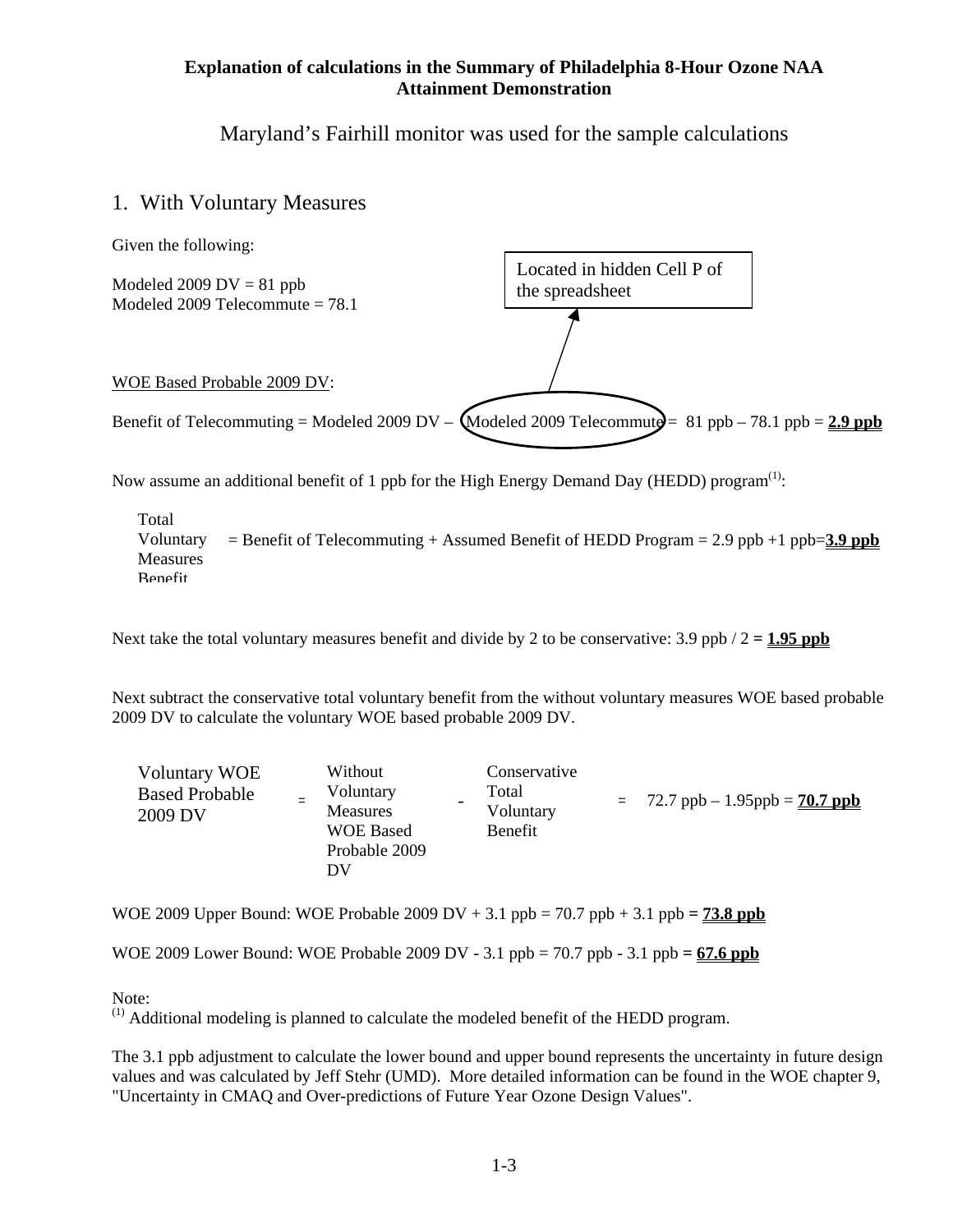#### **Explanation of calculations in the Summary of Philadelphia 8-Hour Ozone NAA Attainment Demonstration**

Without Voluntary Measures (2009 DV)

Given the following:

Observed 2002  $DV = 97.7$  ppb Modeled 2009  $DV = 81$  ppb Modeled Benefit = Observed 2002 DV – Modeled 2009 DV = 97.7 ppb – 81 ppb =  $16.7$  ppb



(Explanation: Due to 100% underestimation of the emissions reduction benefits by CMAQ due to the model's insensitivity to emissions changes)

Allowing for considerable margin, the underestimation of the WOE Benefit is conservatively cut in half (50%).

Now the conservative WOE Benefit is calculated as follows:

WOE Benefit\_Conservative = Modeled Benefit x  $1.5 = 16.7$  ppb x  $1.5 = 25.05$  ppb

WOE Based Probable 2009 DV = Observed 2002 DV – WOE Benefit Conservative =  $97.7 - 25.05 = 72.7$  ppb

Calculation of the WOE Based Upper and Lower Bound of 2009 DV:

WOE 2009 Upper Bound = WOE Based Probable 2009 DV  $+$  3.1 ppb = 72.7 ppb  $+$  3.1 ppb = **75.8 ppb** 

WOE 2009 Lower Bound = WOE Based Probable 2009 DV  $- 3.1$  ppb = 72.7 ppb  $- 3.1$  ppb =  $69.6$  ppb

Note:

The 3.1 ppb adjustment to calculate the lower bound and upper bound represents the uncertainty in future design values and was calculated by Jeff Stehr (UMD). More detailed information can be found in the WOE chapter 9, "Uncertainty in CMAQ and Over-predictions of Future Year Ozone Design Values".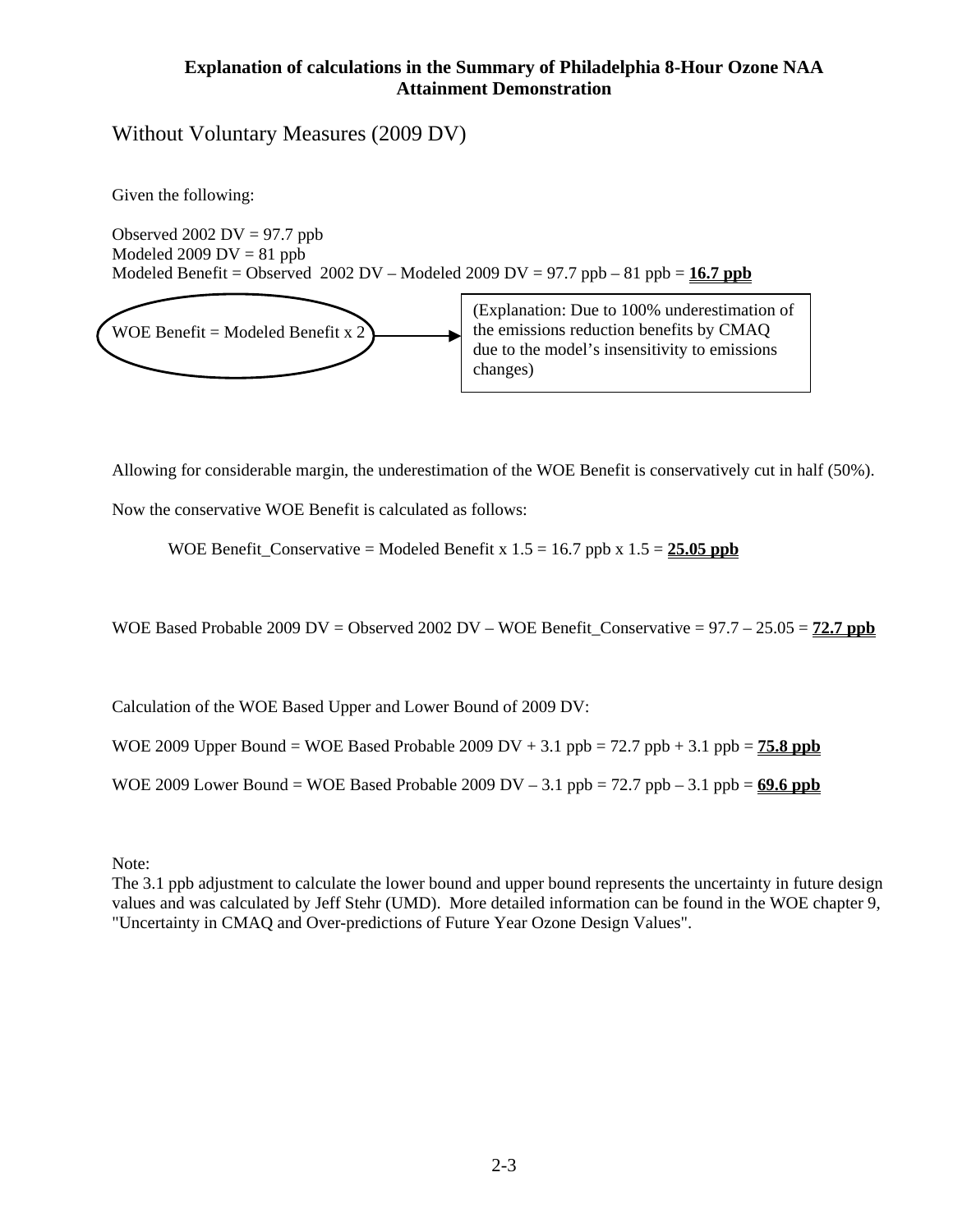#### **Explanation of calculations in the Summary of Philadelphia 8-Hour Ozone NAA Attainment Demonstration**

# 2. Without Voluntary Measures (2012 DV)

Given the following:

Observed 2002  $DV = 97.7$  ppb Modeled  $2012$  DV = 75 ppb Modeled Benefit = Observed 2002 DV – Modeled 2012 DV = 97.7 ppb –75 ppb =  $22.7$  ppb



(Explanation: Due to 100% underestimation of the emissions reduction benefits by CMAQ due to the model's insensitivity to emissions changes)

Allowing for considerable margin, the underestimation of the WOE Benefit is conservatively cut in half (50%).

Now the conservative WOE Benefit is calculated as follows:

WOE Benefit\_Conservative = Modeled Benefit x  $1.5 = 22.7$  ppb x  $1.5 = 34.05$  ppb

WOE Based Probable 2009 DV = Observed 2002 DV – WOE Benefit Conservative =  $97.7 - 34.05 = 63.7$  ppb

Calculation of the WOE Based Upper and Lower Bound of 2009 DV:

WOE 2009 Upper Bound = WOE Based Probable 2009 DV  $+$  3.1 ppb = 63.7 ppb  $+$  3.1 ppb = **66.8 ppb** 

WOE 2009 Lower Bound = WOE Based Probable 2009 DV  $- 3.1$  ppb =  $63.7$  ppb  $- 3.1$  ppb =  $60.6$  ppb

Note:

The 3.1 ppb adjustment to calculate the lower bound and upper bound represents the uncertainty in future design values and was calculated by Jeff Stehr (UMD). More detailed information can be found in the WOE chapter 9, "Uncertainty in CMAQ and Over-predictions of Future Year Ozone Design Values".